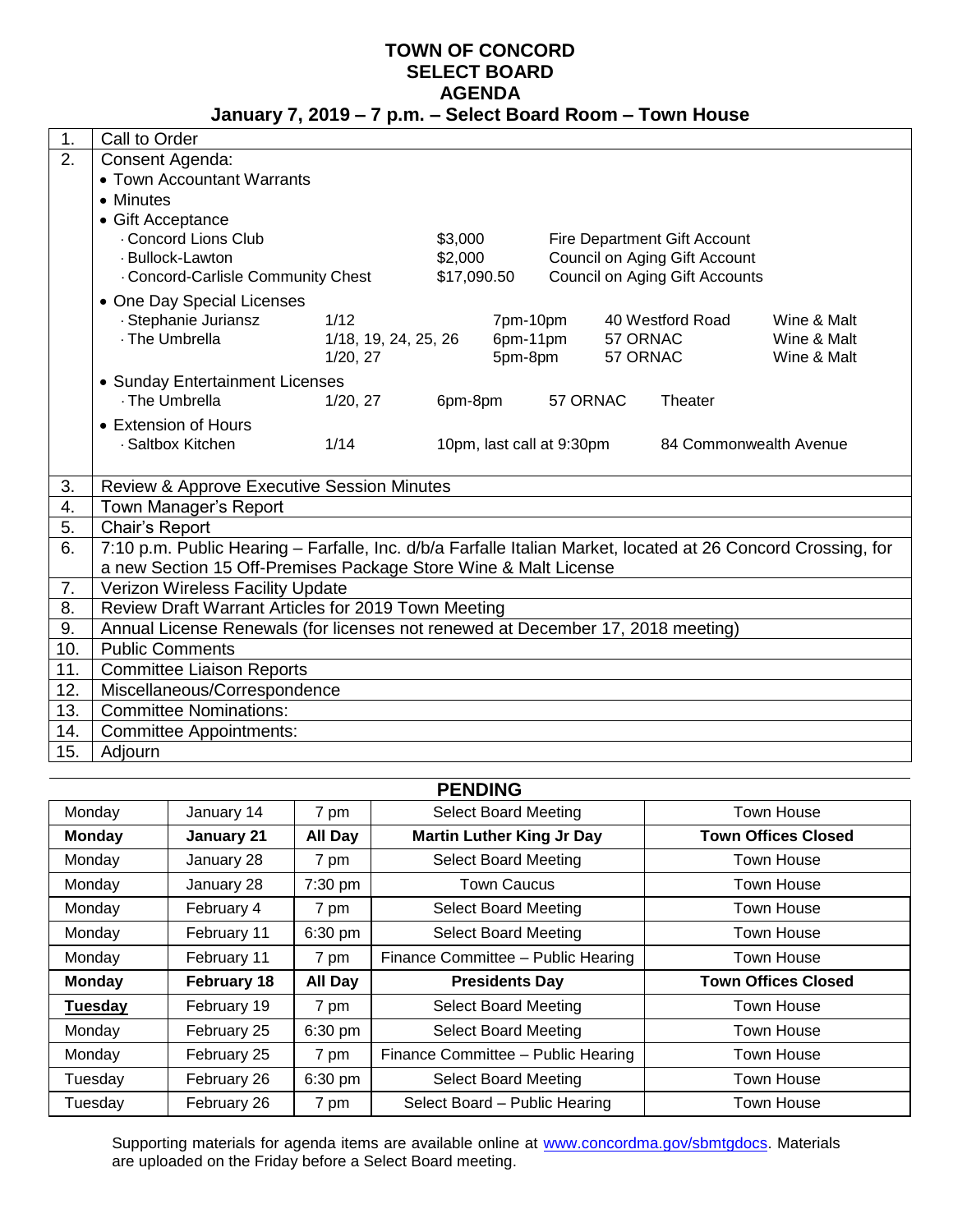



Benjamin T. Elliott Proprietor, Saltbox Kitchen 84 Commonwealth Avenue Concord, MA 01742

Wednesday, January 2nd, 2019

To the Board of Selectmen, Town of Concord:

I respectfully request permission for extension of our regular business hours until 9p on Monday, January 14th, 2019. Last call will be at 9.30p, and all alcohol will be offered in addition to a special dinner menu.

Thank you for your consideration in advance,

B Tallot

**Ben Elliott**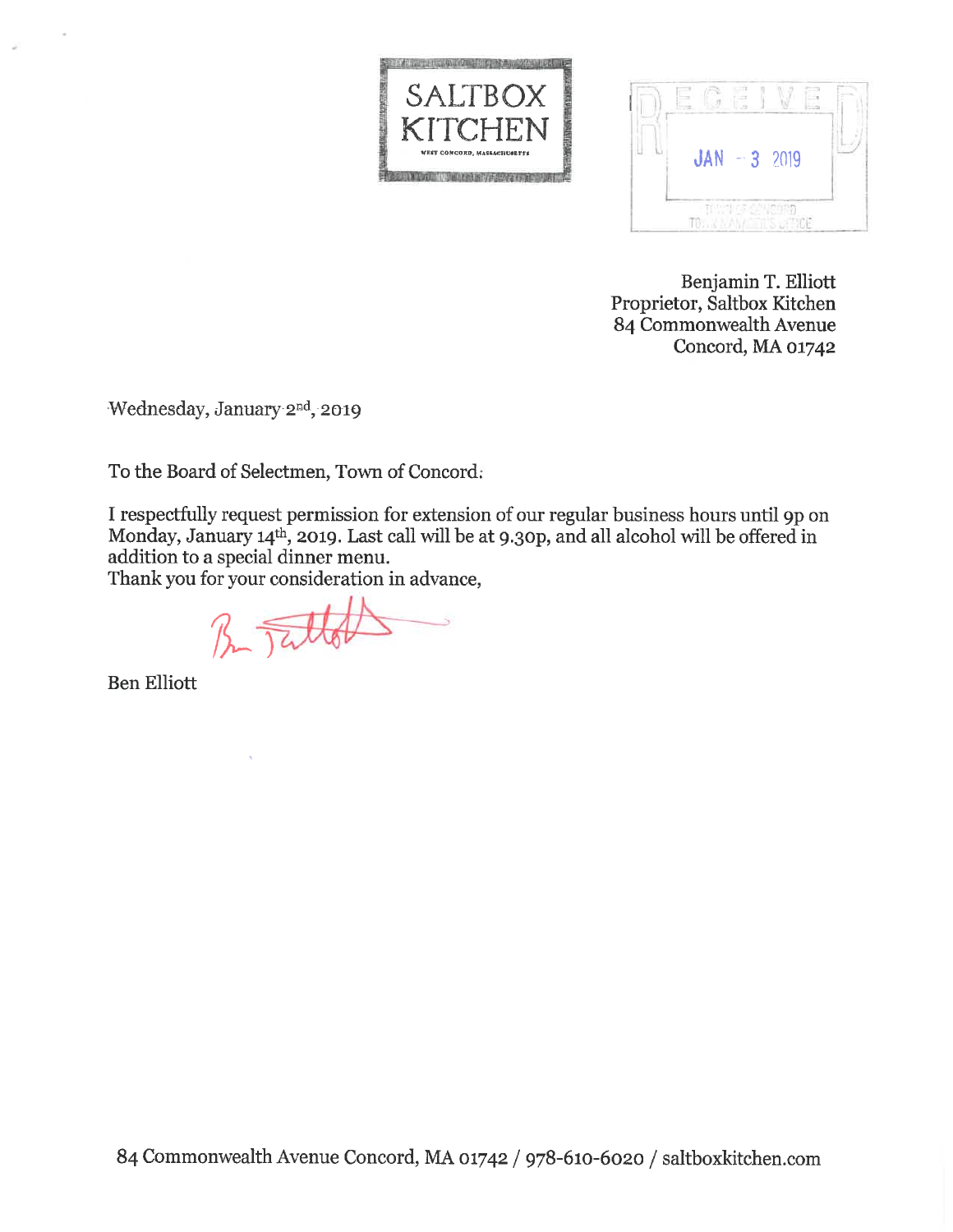## **Andrew Mara**

| From:    | Megan Hawkes <megan@saltboxfarmconcord.com></megan@saltboxfarmconcord.com> |
|----------|----------------------------------------------------------------------------|
| Sent:    | Thursday, January 3, 2019 1:48 PM                                          |
| To:      | Andrew Mara                                                                |
| Subject: | Correction on 'Extension of Hours' for Janaury 14, 2019                    |

Hi Andrew -

There was an error on the document requesting to extend Saltbox's hours on Monday, January 14th. We are requesting to extend our closing time to 10:00p, last call will be at  $9:30p.$ 

Thank you, Megan

**Megan Hawkes** Manager, Catering and Events

www.cateringbysaltbox.com 10

**SALTBOX SALTBOX CATERING KITCHEN** 

84 Commonwealth Ave. Concord, MA 01742 978.610.6020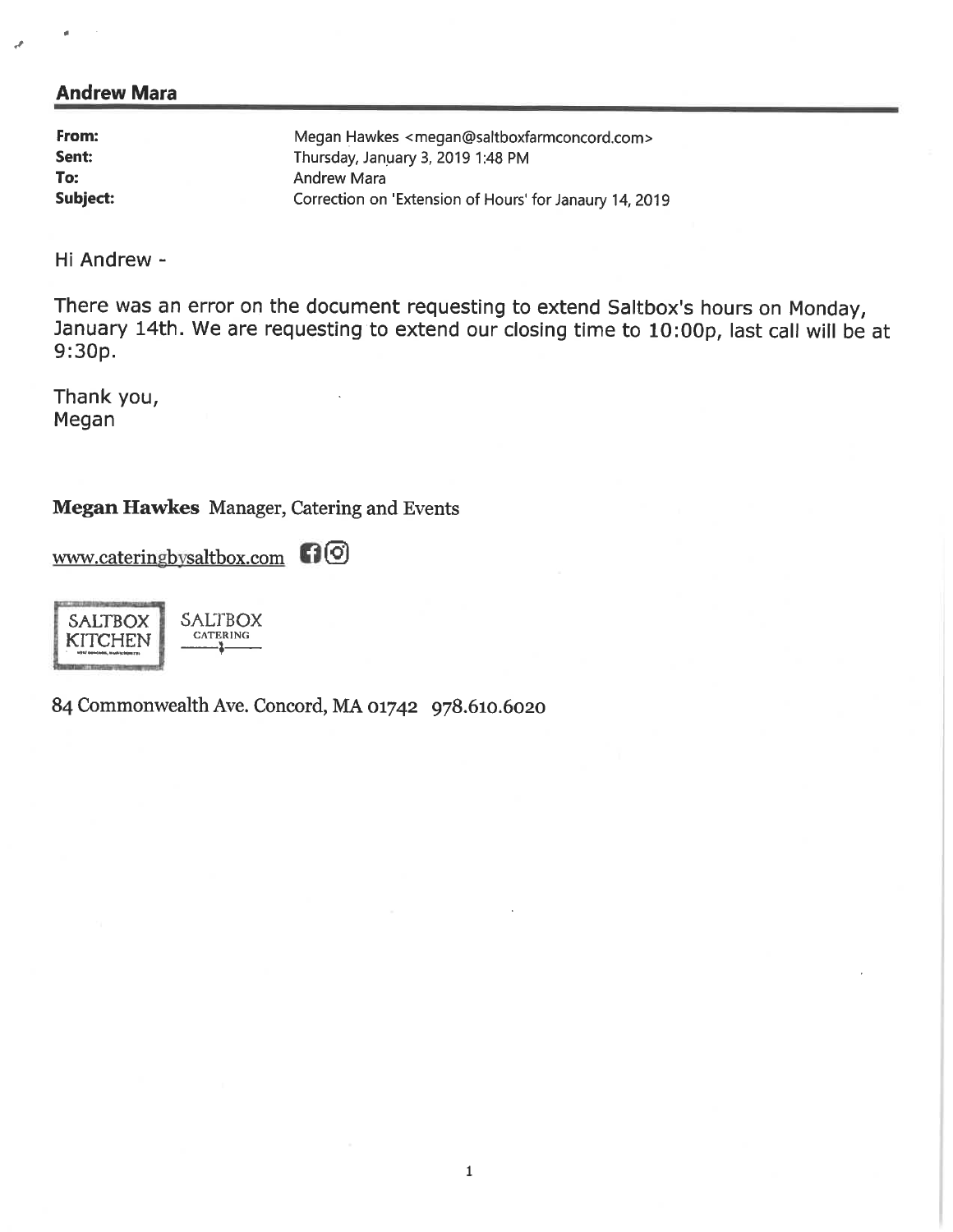| <b>Gift Received From:</b>              | <b>For Gift Account:</b>                 | <b>Total Amount:</b> |  |  |
|-----------------------------------------|------------------------------------------|----------------------|--|--|
| <b>Concord Lions Club</b>               | <b>Fire Department Gift Account</b>      |                      |  |  |
| Bullock-Lawton, Inc.                    | Council on Aging Gift Account            | \$2,000.00           |  |  |
| <b>Concord-Carlisle Community Chest</b> | Council on Aging Gift Accounts           | \$17,090.50          |  |  |
|                                         | Volunteer Coordinator - \$3000.00        |                      |  |  |
|                                         | Outreach Worker - \$8,686.00             |                      |  |  |
|                                         | Social Services Coordinator - \$4,802.00 |                      |  |  |
|                                         | Benefit Costs - \$602.50                 |                      |  |  |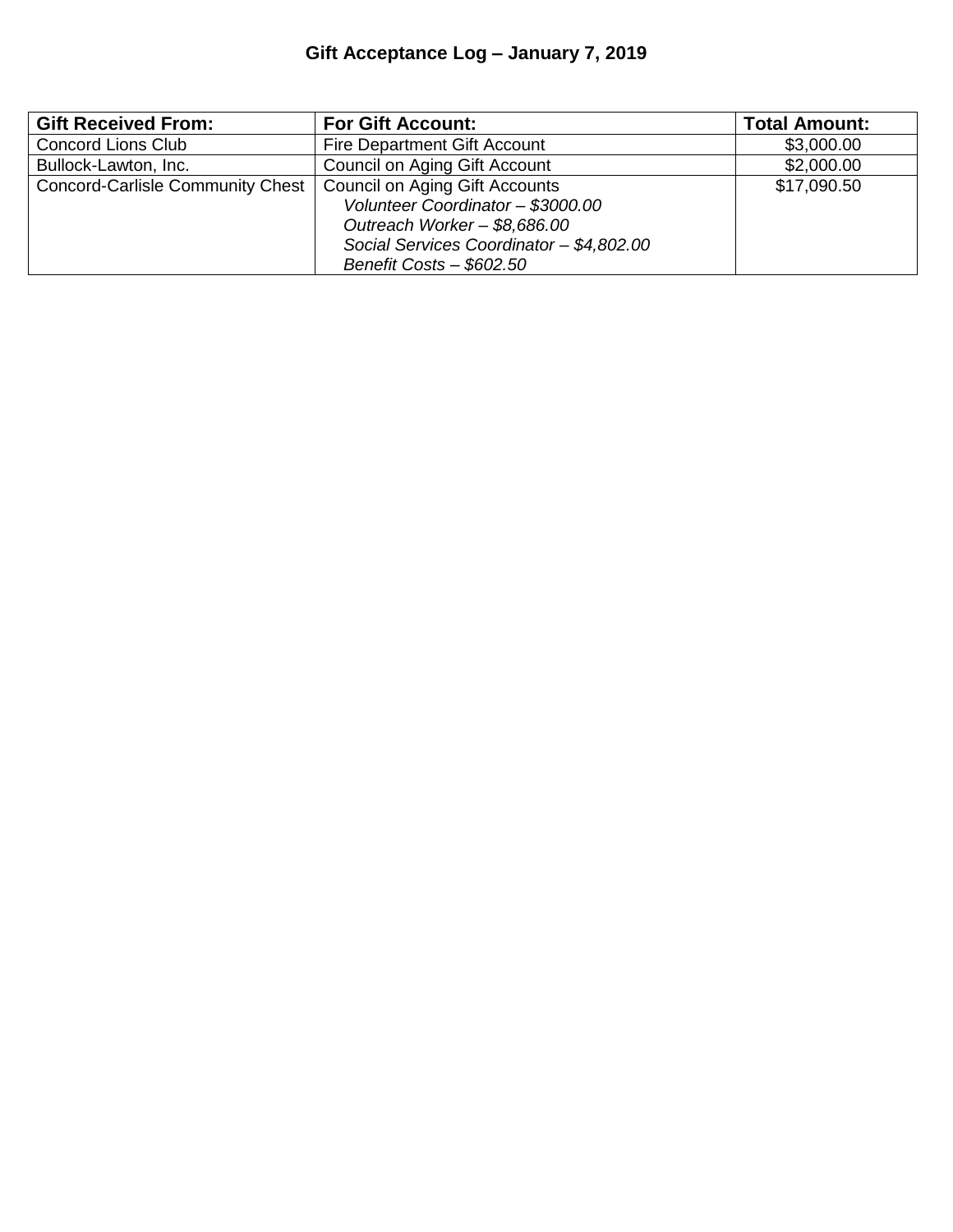# **Weekly One Day License Log – January 7, 2019**

| <b>Applicant Name</b> |                       | <b>Phone</b>  | <b>Date</b> | Location            | Type of        | <b>Event</b>                                                                                                             |
|-----------------------|-----------------------|---------------|-------------|---------------------|----------------|--------------------------------------------------------------------------------------------------------------------------|
| & License Number      |                       | <b>Number</b> |             |                     | <b>Alcohol</b> | <b>Details</b>                                                                                                           |
| 19-11                 | Stephanie<br>Juriansz | 617 767-6492  | 1/12/19     | 40 Westford<br>Road | Wine & Malt    | Event Coordinator: Stephanie Juriansz<br>Bartenders: Ben Elliott<br>Under 21: No<br><b>First License in Concord: Yes</b> |
| 19-12                 | The Umbrella          | 978 371-0820  | 1/18/19     | 57 ORNAC            | Wine & Malt    | Event Coordinator: Brian Boruta<br>Bartenders: Brian Boruta<br>Under 21: No<br>First License in Concord: No              |
| 19-13                 | The Umbrella          | 978 371-0820  | 1/19/19     | 57 ORNAC            | Wine & Malt    | <b>Event Coordinator:</b><br><b>Bartenders: Ben Elliott</b><br>Under 21: No<br>First License in Concord: No              |
| 19-14                 | The Umbrella          | 978 371-0820  | 1/24/19     | 57 ORNAC            | Wine & Malt    | Event Coordinator: Brian Boruta<br>Bartenders: Brian Boruta<br>Under 21: No<br>First License in Concord: No              |
| 19-15                 | The Umbrella          | 978 371-0820  | 1/25/19     | 57 ORNAC            | Wine & Malt    | Event Coordinator: Brian Boruta<br>Bartenders: Brian Boruta<br>Under 21: No<br>First License in Concord: No              |
| 19-16                 | The Umbrella          | 978 371-0820  | 1/26/19     | 57 ORNAC            | Wine & Malt    | Event Coordinator: Brian Boruta<br>Bartenders: Brian Boruta<br>Under 21: No<br>First License in Concord: No              |
| 19-17                 | The Umbrella          | 978 371-0820  | 1/20/19     | 57 ORNAC            | Wine & Malt    | Event Coordinator: Brian Boruta<br>Bartenders: Brian Boruta<br>Under 21: No<br>First License in Concord: No              |
| 19-18                 | The Umbrella          | 978 371-0820  | 1/27/19     | 57 ORNAC            | Wine & Malt    | Event Coordinator: Brian Boruta<br>Bartenders: Brian Boruta<br>Under 21: No<br>First License in Concord: No              |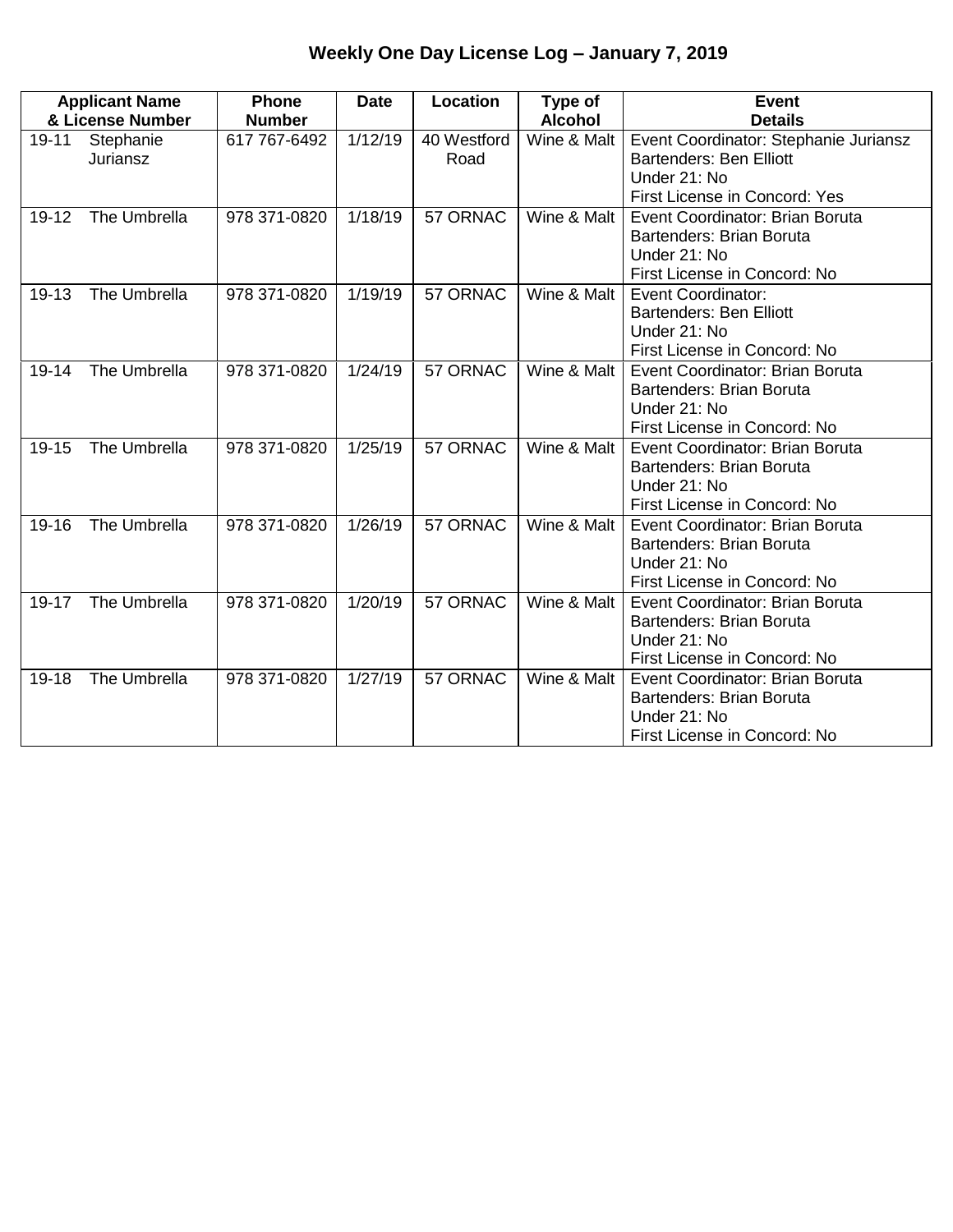# **Sunday Entertainment Log – January 7, 2019**

| <b>Applicant Name</b> | <b>Phone Number</b> | Date of Event | <b>Location of Event</b> | <b>Type of Entertainment</b> |
|-----------------------|---------------------|---------------|--------------------------|------------------------------|
| The Umbrella          | 978 371-0820        | 1/20/19       | 57 ORNAC                 | Play                         |
| The Umbrella          | 978 371-0820        | 1/27/19       | 57 ORNAC                 | Play                         |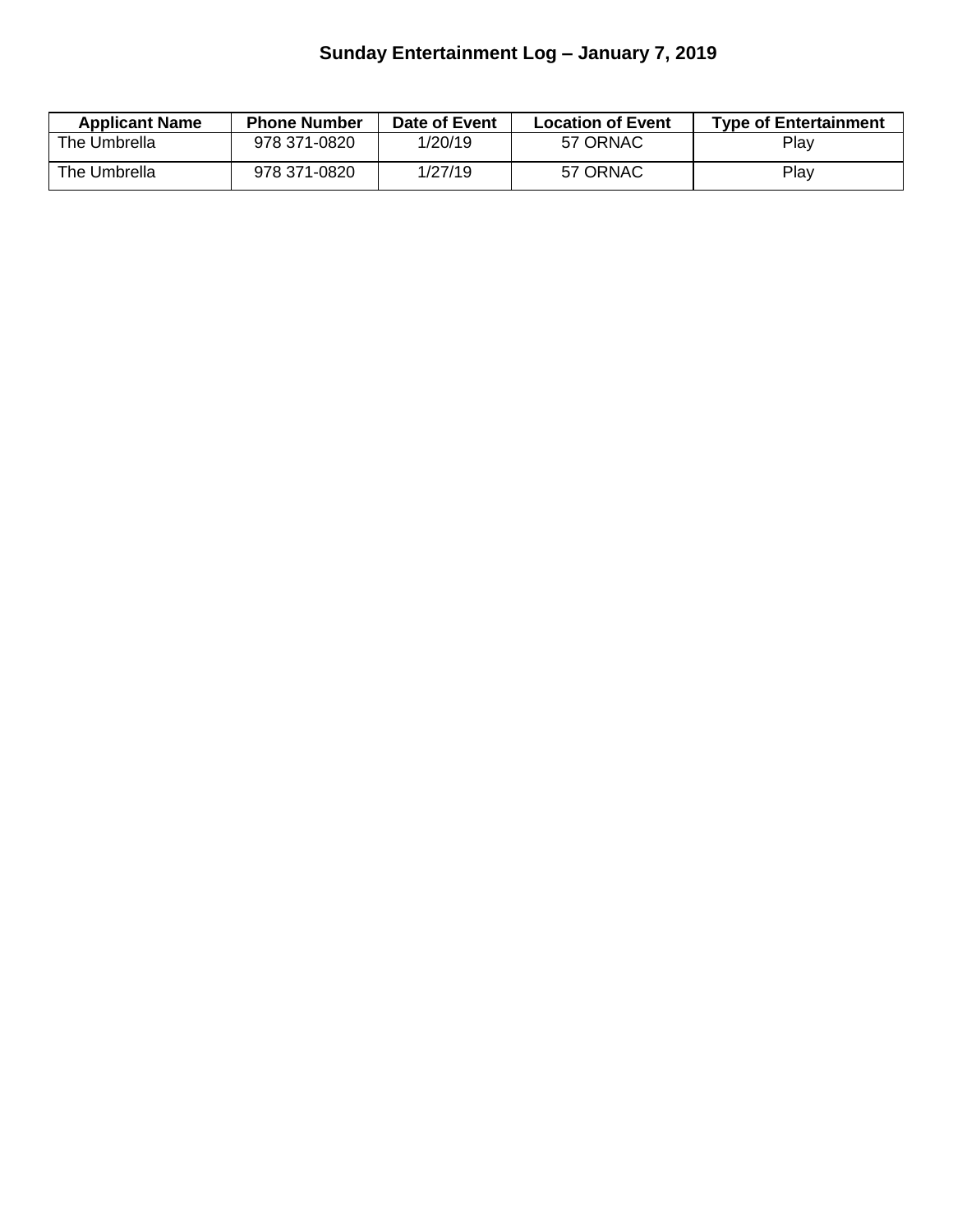

OLD NORTHSBRIDGE

TOWN OF CONCORD

SELECT BOARD'S OFFICE 22 MONUMENT SQUARE - P.O. BOX 535 CONCORD, MASSACHUSETTS 01742

> TELEPHONE (978) 318-3001 FAX (978) 318-3002

#### **TOWN OF CONCORD SELECT BOARD NOTICE OF PUBLIC HEARING**

Notice is hereby given that a Public Hearing will be held at the Town House, 22 Monument Square, Concord, MA in the Select Board Meeting Room on January 7, 2019 at 7:10 p.m. upon the application from Farfalle, Inc. d/b/a Farfalle Italian Market, located at 26 Concord Crossing, for a new Section 15 Off-Premises Package Store Wine & Malt License. The Alcoholic Beverages Control Commission requires that any renewal application not signed and filed to the Local Licensing Authorities by November 30, 2018 be treated as a new License and be subject to all the procedures set forth under MGL Chapter 138, §15A.

By order of the SELECT BOARD

Michael Lawson, Clerk

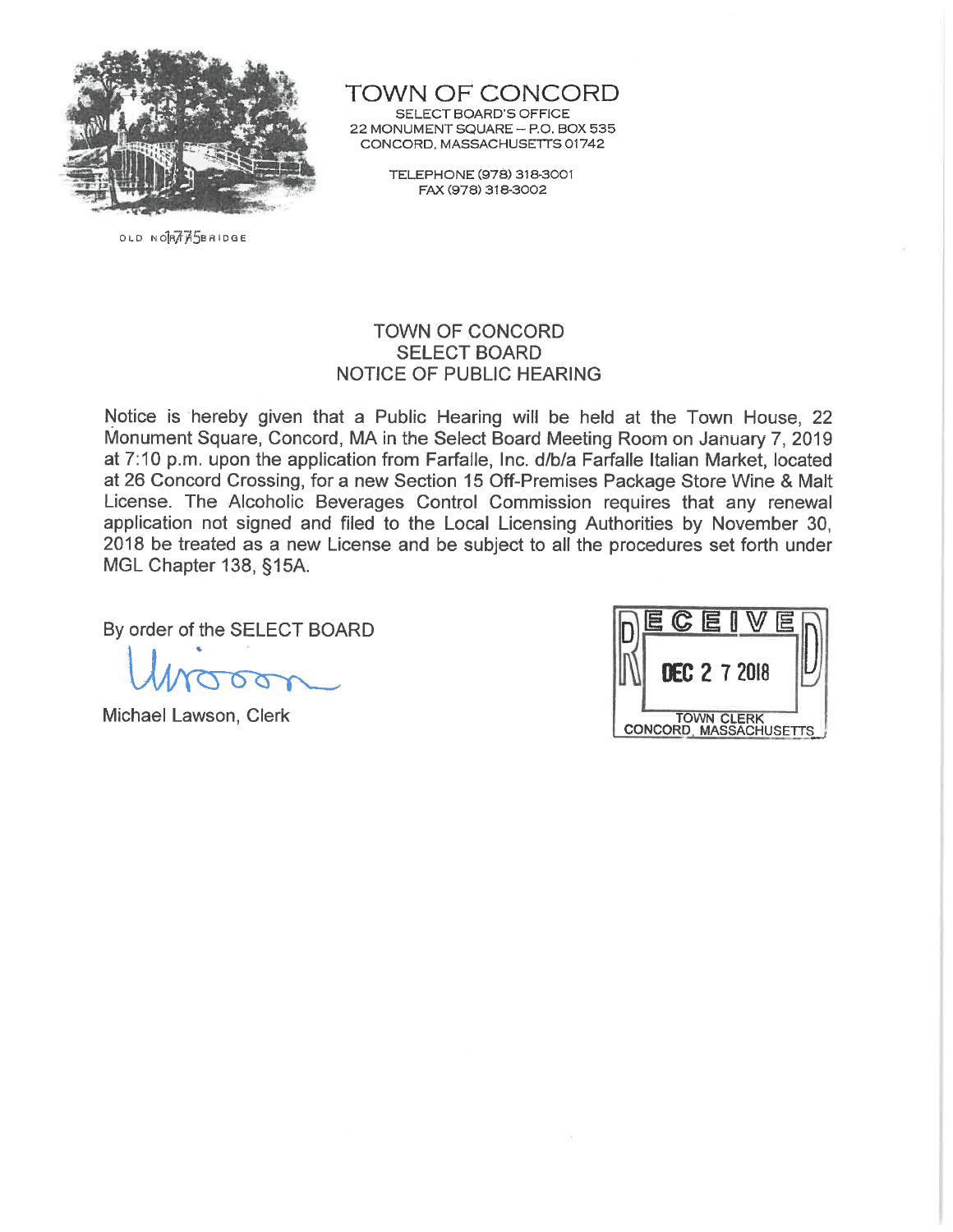**LICENSE** 

**ALCOHOLIC BEVERAGES** 

Alcoholic Beverages Control Commission License # 00033-PK-0244

THE LICENSING BOARD OF THE TOWN OF CONCORD **MASSACHUSETTS HEREBY GRANTS A** 

# **RETAIL PACKAGE GOODS STORE**

## License to Expose, Keep for Sale, and to Sell

## Wines & Malt Beverages

#### **Not To Be Drunk On The Premises**

To Farfalle, Inc. d/b/a Farfalle Italian Market, Gina Nasson, Mgr., 26 Concord Crossing, on the following described premises: this is a 1,200 square foot storefront with an entrance in front and the side. There is an emergency exit. The alcohol will be stored in a locked 200 square foot storage space in the back of the store space. SEATING CAPACITY: Maximum 12 seats, of which 4 may be outside seasonally.

This license is granted and accepted upon the express condition that the licensee shall, in all respects, conform to all the provisions of the Liquor Control Act, Chapter 138 of the General Laws, as amended, and any rules or regulations made thereunder by the licensing authorities. This license expires December 31, 2018 unless earlier suspended, canceled or revoked.

IN TESTIMONY WHEREOF, the undersigned have hereunto affixed their official signatures this 11th day of December, 2017.

The hours during which Alcoholic Beverages may be sold are from: Monday - Friday: 10 AM - 7 PM; Saturday: 8 AM - 6 PM; Sundays: 12 PM - 3PM



hom **LICENSING BOARD** 

LOPY

THIS LICENSE SHALL BE DISPLAYED ON THE PREMISES IN A CONSPICUOUS POSITION **WHERE IT CAN EASILY BE READ**